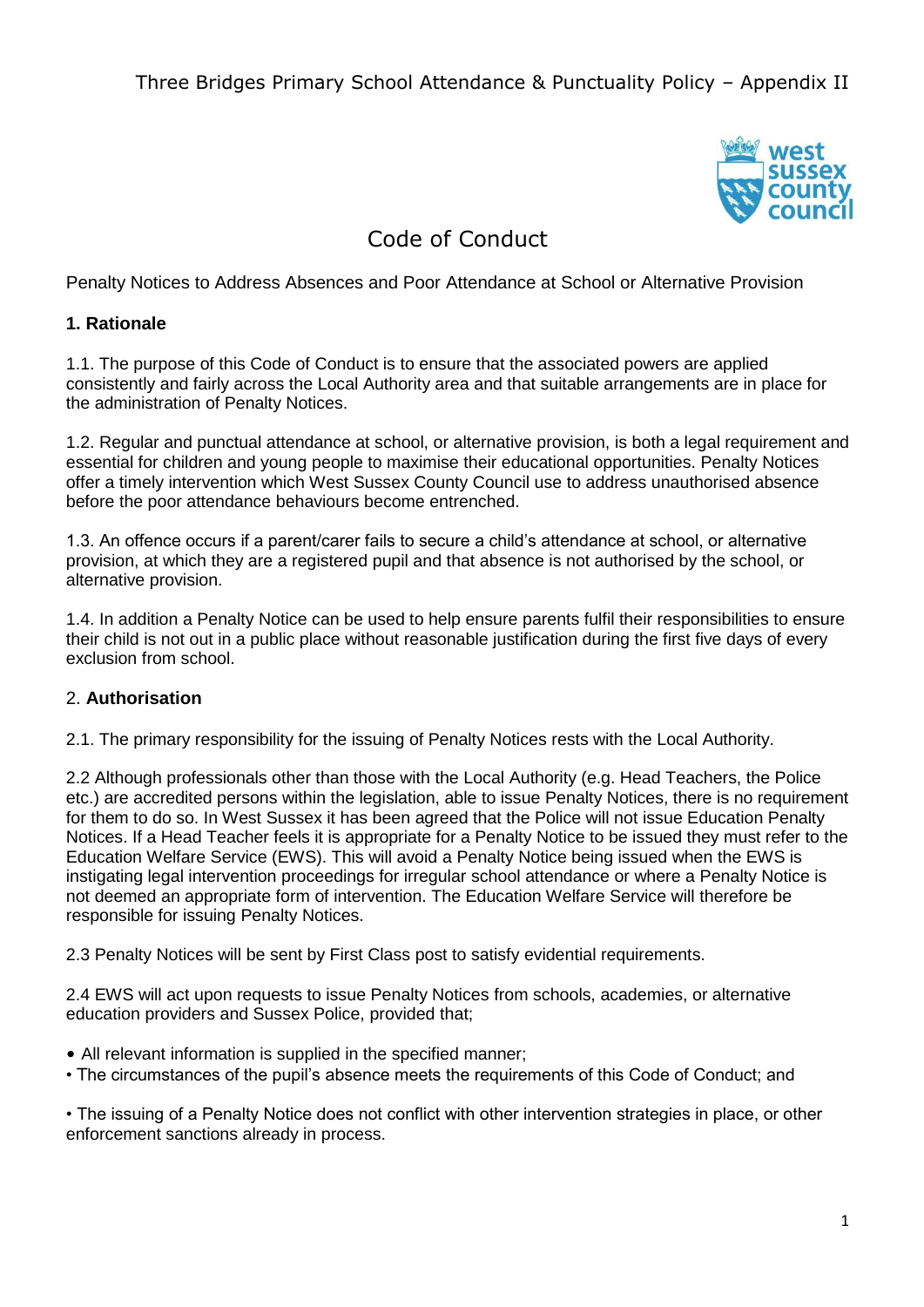### **3. Criteria for Issuing Penalty Notices**

3.1 Penalty Notices are issued to parents as defined under Section 576 of the Education Act 1996, in relation to children of compulsory school age. Under the Act the term "parent" includes;

• All natural parents, whether they are married or not;

• Any person who, although not a natural parent, has parental responsibility for a child or young person;

• Any person although not a natural parent has care of a child or young person. Having care of a child or young person means that a person with whom the child lives and who looks after a child, irrespective of what their relationship is with a child.

3.2 Fixed Penalty Notices may be issued for children at maintained schools, academies, free school and alternative provision providers in West Sussex.

3.3 In accordance with the definition of parent, and thereby parental responsibility for non-school attendance, more than one person may be liable for the offence. In such circumstances, separate notices will be issued to each person.

3.4 Penalty Notices may be issued when:

• There has been an unacceptable level of unauthorised absence from an educational establishment and enforcement is necessary to improve attendance. Unauthorised absence is absence without permission from a teacher or other authorised representative from the school. This includes all unexplained or unjustified absences. The categories of authorised and unauthorised absence are explained in the Guidance to the Education (Pupil Registration) (England) Regulations 2006.

• A minimum of 10 sessions of unauthorised absence in a 10 school week period will usually have occurred. However, a shorter period of time may be considered appropriate in some circumstances.

• In the case of a unauthorised holiday taken during term time, if;

o Parents have not sought permission from the Head Teacher before taking their child out of school for a holiday in term time.

 $\circ$  The Head Teacher has refused the request but the absence occurs anyway; or

 $\circ$  A pupil has not returned to school by the agreed date with no satisfactory explanation.

And there have been 10 sessions of unauthorised absence in a 10 school week period.

• A pupil is persistently late to school, i.e. arrives after the register has closed;

• Under Truancy Initiatives carried out under Crime and Disorder Act 1998 powers, a minimum of 5 sessions of unauthorised absence may generate a Penalty Notice, if these unauthorised absences occur in the 10 school weeks (maximum) after the child was stopped on a the truancy sweep; and

• When an excluded child is present in a public place during school hours on a day which is one of the first 5 school days to which the exclusion relates or, where that exclusion is for a fixed period of 5 days or less, any of the days to which the exclusion relates, under the protocol for Section 103 of the Education and Inspections Act 2006.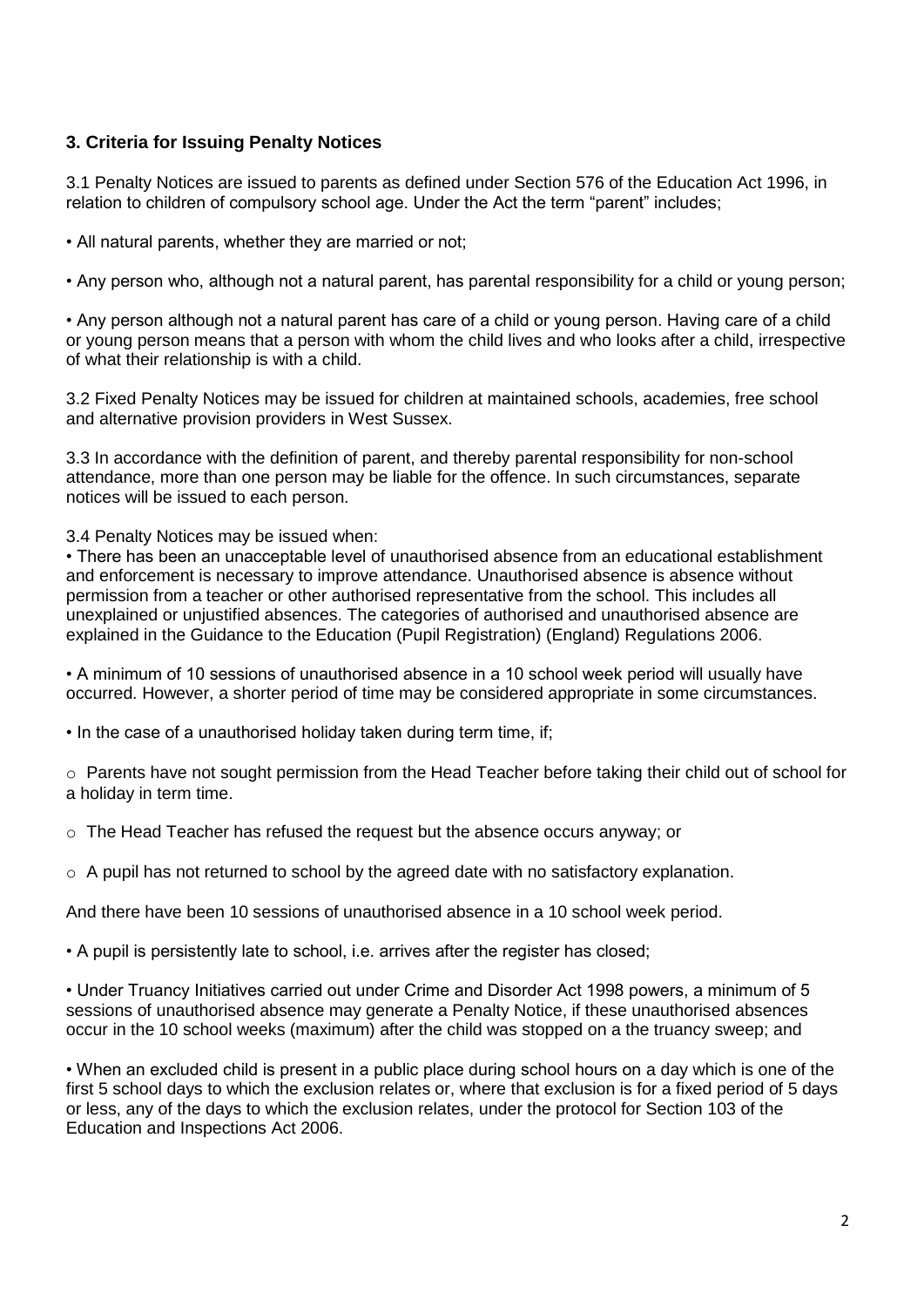No more than 2 Penalty Notices, per child, may be issued to the same parent in a twelve-month period. Alternative action may need to be considered if school attendance offences re-occur, in the light of advice from Legal Services.

## 4. **Withdrawal of Penalty Notices**

- 4.1. Once issued, a Penalty Notice can only be withdrawn in the following circumstances;
- The Penalty Notice has not been issued in accordance with the Code of Conduct.
- Evidence has been established that the Penalty Notice was issued to the wrong person.
- There are material errors in the information leading to the issue of the Penalty Notice.

• The period for payment has expired and the Local Authority does not intend to institute legal proceedings for which the Penalty Notice relates.

## 5. **Payment of Penalty Notices**

5.1. The arrangements for the paying of Penalty Notices will be detailed on the Penalty Notice.

5.2. Revenue generated from the Penalty Notices will be used to cover the costs of issuing and enforcing notices, or the cost of legal proceedings in regard to recipients who do not pay.

### 6. **Non-Payment of Penalty Notices**

6.1. The Penalty is £60 if paid within 21 days of receipt of the Penalty Notice (assumed as 2 working days following the Notice being sent by first class mail), or £120 if paid after 21 days but within 28 days of receipt of the Penalty Notice.

6.2. If the Penalty Notice is not paid in full by the end of the 28 day period, the Local Authority will prosecute for the offence to which the Notice applies. The prosecution relates to irregular school attendance under Section 444 of the Education Act 1996.

6.3. There is no statutory right of appeal against the issuing of a Penalty Notice.

6.4. A record will be kept of all prosecutions relating to offence for which a Penalty Notice was issued.

## 7. **Legislation**

7.1. Section 23 Anti-Social Behaviour Act 2003 empowers authorised officers of a Local Authority, Head Teachers (and Deputy and Assistant Head Teachers authorised by the Head) and Police Officers (including Community Support Officers) to issue a Penalty Notice in cases of unauthorised absence from school, or alternative provision.

7.2. The Education (Penalty Notices) (England) Regulations 2004 came into force on  $27<sub>th</sub>$  February 2004.

7.3. The Education (Penalty Notices) (England) Regulations 2004 require the Local Authority, in consultation with the above, to develop a code of conduct for issuing of Penalty Notices. Any person issue a Penalty Notice must do so within the terms of this code of conduct) the Code of Conduct").